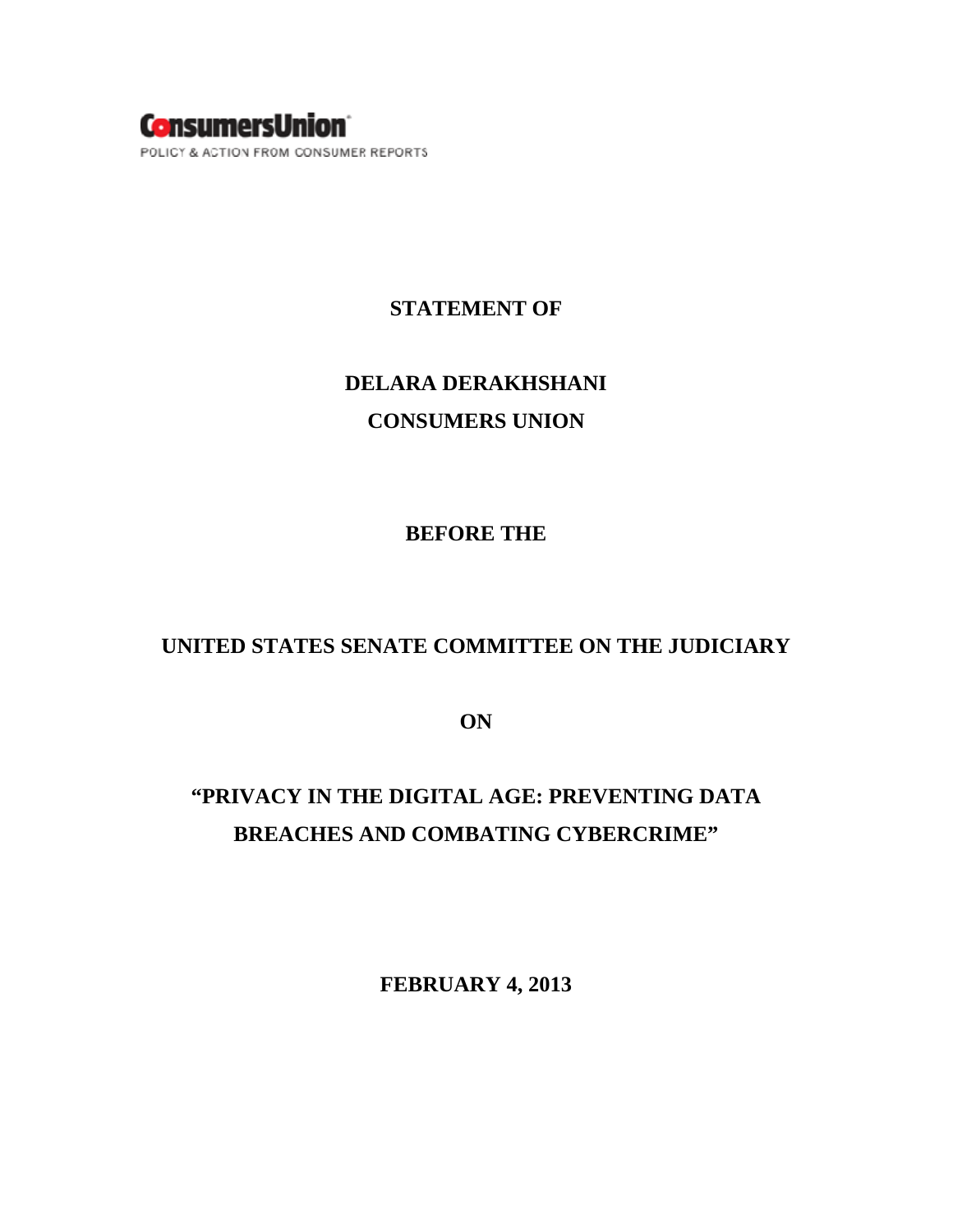Chairman Leahy, Ranking Member Grassley, and esteemed members of the Committee. Thank you for the opportunity to testify before you today about data breaches. My name is Delara Derakhshani, and I serve as policy counsel for Consumers Union, the policy and advocacy arm of Consumer Reports.

This past December – at the height of the holiday shopping season  $-40$ million unsuspecting consumers learned that criminals may have gained unauthorized access to their credit and debit card numbers. Subsequently, 70 million more Target customers learned that personal information such as names, home addresses and telephone numbers may have also fallen into the hands of suspected criminal hackers. We now also know of similar breaches at other retailers: Neiman Marcus confirmed unauthorized access to payment data, and – most recently – Michael's has reported that it is investigating whether a similar breach occurred. The press is reporting that this may be the tip of the iceberg because versions of the malware that was reportedly used in the Target and Neiman Marcus cyberattacks was sold to cybercriminals overseas.

This is truly disturbing. The threats from such breaches are real – and they are serious. As Consumer Reports and Consumers Union have reported with regularity in our publications, consumers who have their data compromised in a large-scale security breach are more likely to become victims of identity theft or fraud. Although federal consumer protection lending laws and voluntary industry practices generally protect consumers from significant out-of-pocket losses, consumers, policymakers, and regulators should take this threat seriously – not only to prevent fraudulent charges which in the end could wind up coming out of the pockets of the retailers, but also because a security breach exposes consumers to unpredictable risks that their personal data will be used without their authorization and for nefarious purposes.

Then there are the very practical and time-consuming concerns for consumers whose personal data has been breached. Consumers have to cancel cards, and must monitor their credit reports and continue to do so in the future. Even though millions have not yet experienced a problem, the threat and uncertainty are there. Of particular concern are debit cards which carry fewer legal protections. While consumers might not ultimately be held responsible if someone steals their debit card and pin number, data thieves can still empty out consumers' bank accounts and set off a cascade of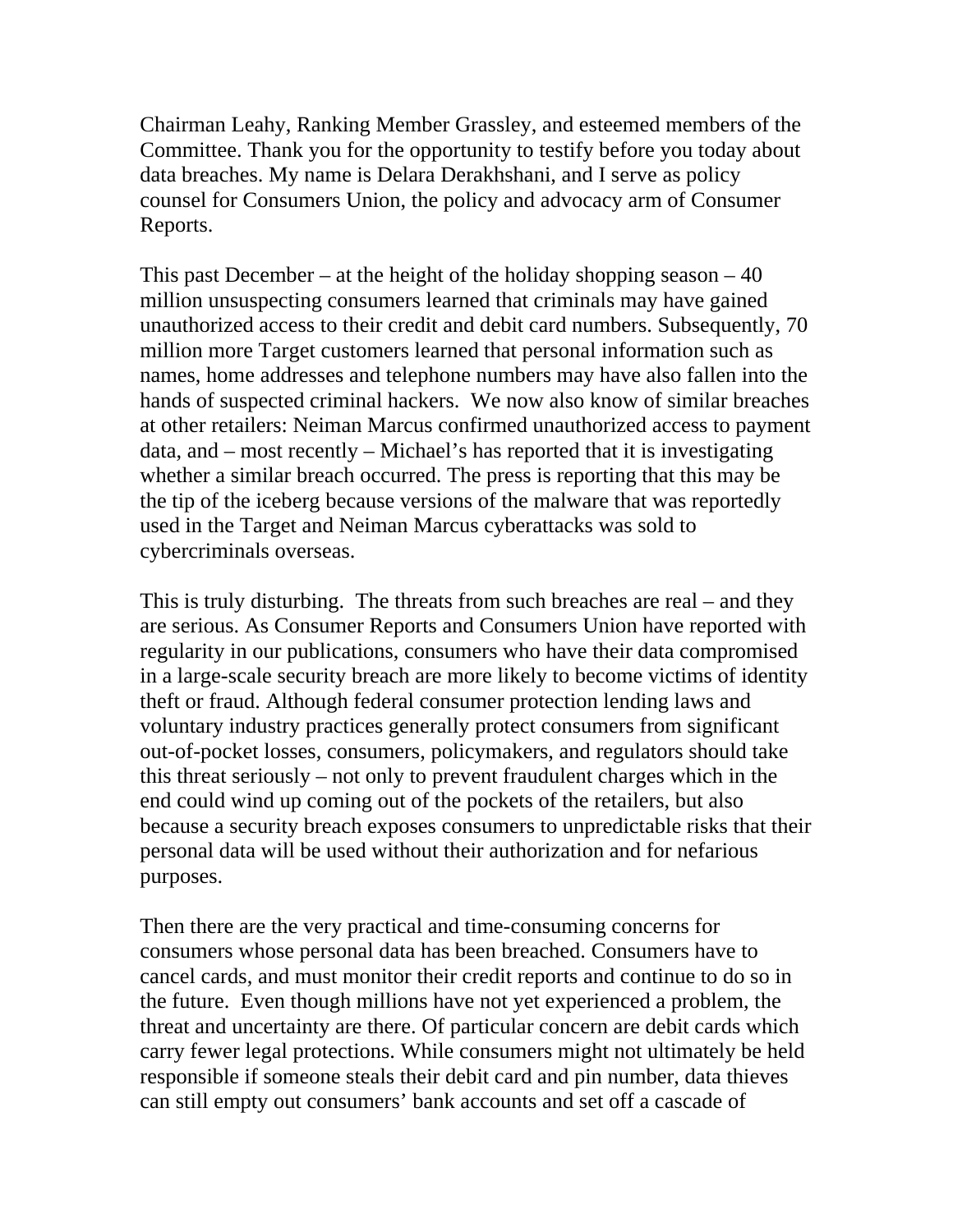bounced checks and late fees which victims will have to settle down the road.

Clearly, the burden is being put on consumers to be vigilant to prevent future fraudulent use of their information.

What can happen to the data after it's stolen is disconcerting, to say the least. Sometimes, data is resold to criminals outside of the country. Other times, it is used to create counterfeit credit cards or debit cards with direct access to your checking account. Even if you do not wind up becoming a victim of identity theft or have your card used for fraudulent purposes, the result is decreased consumer confidence in the marketplace and uncertainty with the realization that your private financial data is in the ether, and could one day be accessible to individuals for any purpose whatsoever.

Furthermore, in the wake of these breaches, a number of scam artists are trying to take advantage of the situation. What is happening is that scammers are trying to prey on concerns about compromised data. These scammers are attempting to gather consumers' personal and credit information – sometimes through a method called "phishing." We have urged consumers to verify the authenticity of any breach-related messages they receive, and to be wary of emails and phone calls offering identity theft or fraud protection.

When Consumers Union learned of the breach, we wrote to the CFPB, urging them to investigate the matter and for increased public disclosure. Just last week, Attorney General Eric Holder confirmed that the Department of Justice is also investigating the matter. We know lawmakers have urged the Federal Trade Commission to investigate as well. We are grateful that the federal agencies – and State Attorneys General – are on the case, so that we can get to the bottom of who did this and how it happened. And together we can formulate policies and procedures to prevent data breaches from occurring in the future.

Consumers Union and Consumer Reports have also provided consumers with a number of tips to protect themselves – such as closely monitoring their accounts, checking their financial statements frequently, and notifying their financial institutions of any suspicious card activity immediately. For extra protection, consumers can replace credit card numbers as well as debit cards and PIN numbers. We explained that consumers affected by a breach can go online and request a 90-day fraud alert on their credit reports with the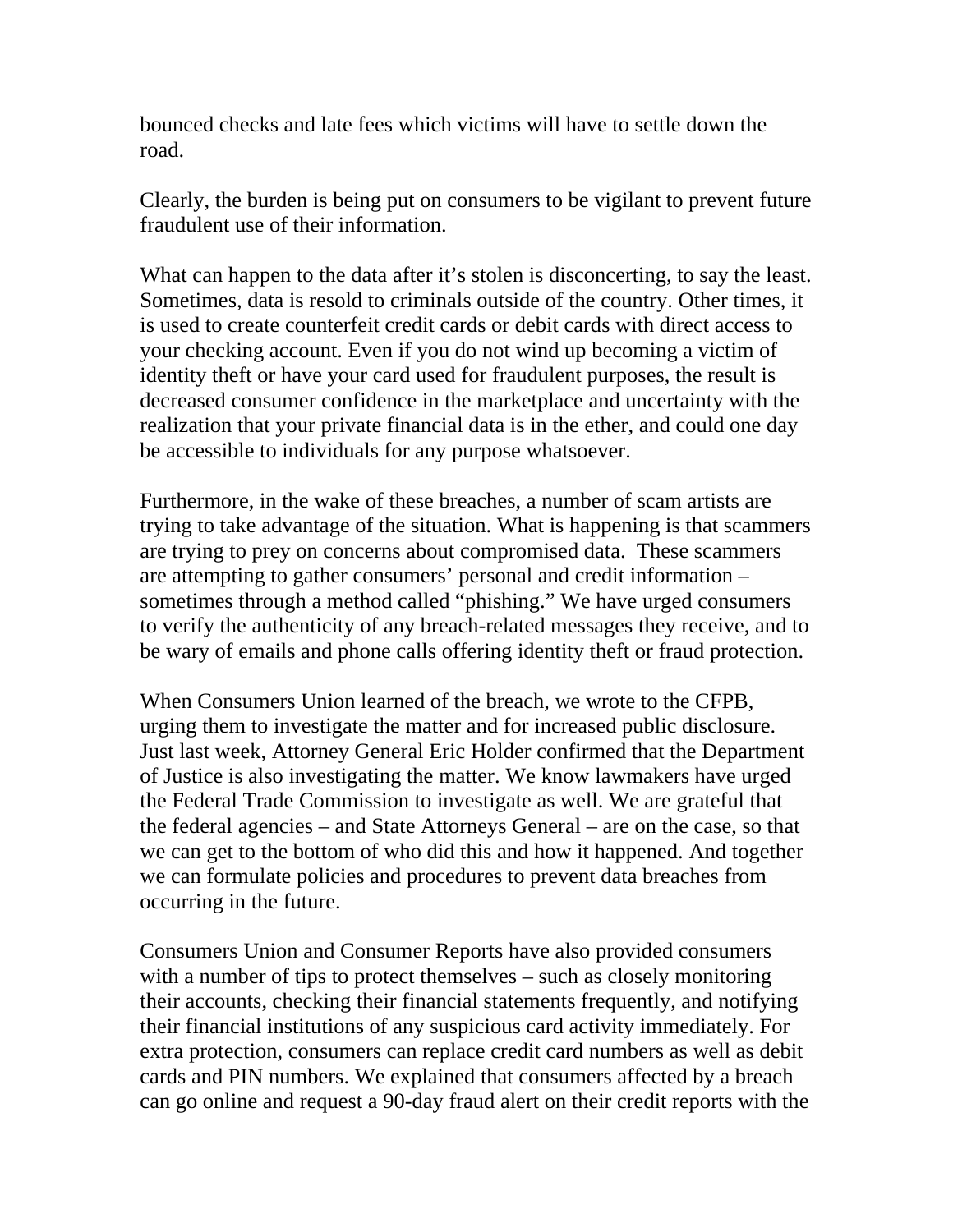three national credit bureaus – Equifax, Experian, and TransUnion – so that they can be notified if thieves try to open up a new credit account in their name. This type of new account fraud is rare and requires a Social Security number – and there's no evidence at this time that hackers have access to consumers' Social Security numbers. But consumers should know that this additional protection is available to them if they want it. Consumers may also want to place a security freeze on their credit report – which blocks access to your credit file by lenders who don't already do business with you. Finally, we have urged consumers not to waste \$120 to \$300 a year on socalled identity theft protection services. As we've pointed out, consumers can protect themselves for little or nothing. Some of these services use deceptive marketing to sell overpriced and useless products to consumers.

Target and affected retailers are also offering consumers credit monitoring. We believe there are some things that consumers should consider before they enroll in these services. First, consumers should recognize that these services are only free for a year. Although Target assures consumers that they will not be automatically re-enrolled, consumers may get sales solicitations when the free period ends. Second, as some consumer advocates have pointed out, in order to sign up, consumers have to agree to mandatory arbitration, which means that they waive their right to go to court should a dispute arise.

It is important to point out that we should also focus on what needs to be done to help avoid data breaches in the first place. The credit cards and debit cards most Americans use are surprisingly vulnerable to fraud, relying on decades-old technology that makes them susceptible. American credit and debit card data are usually stored unencrypted on a magnetic stripe on the back of each card. Thieves can cheaply and easily "skim" the data off of this magnetic stripe when a credit or debit card is swiped and create a counterfeit card that can access a cardholder's account at an ATM.

Many other countries have shifted or are in the process of shifting to what is known as EMV "smart cards" – or chip and pin technology, which utilizes multiple layers of security – including a computer chip in each card that stores and transmits encrypted data, as well as a unique identifier that can change with each transaction. Cardholders also enter a PIN to authorize transactions. Total fraud losses dropped by 50 percent and card counterfeiting fell by 78 percent in the first year after EMV smart cards were introduced in France in 1992. The United States has lagged behind because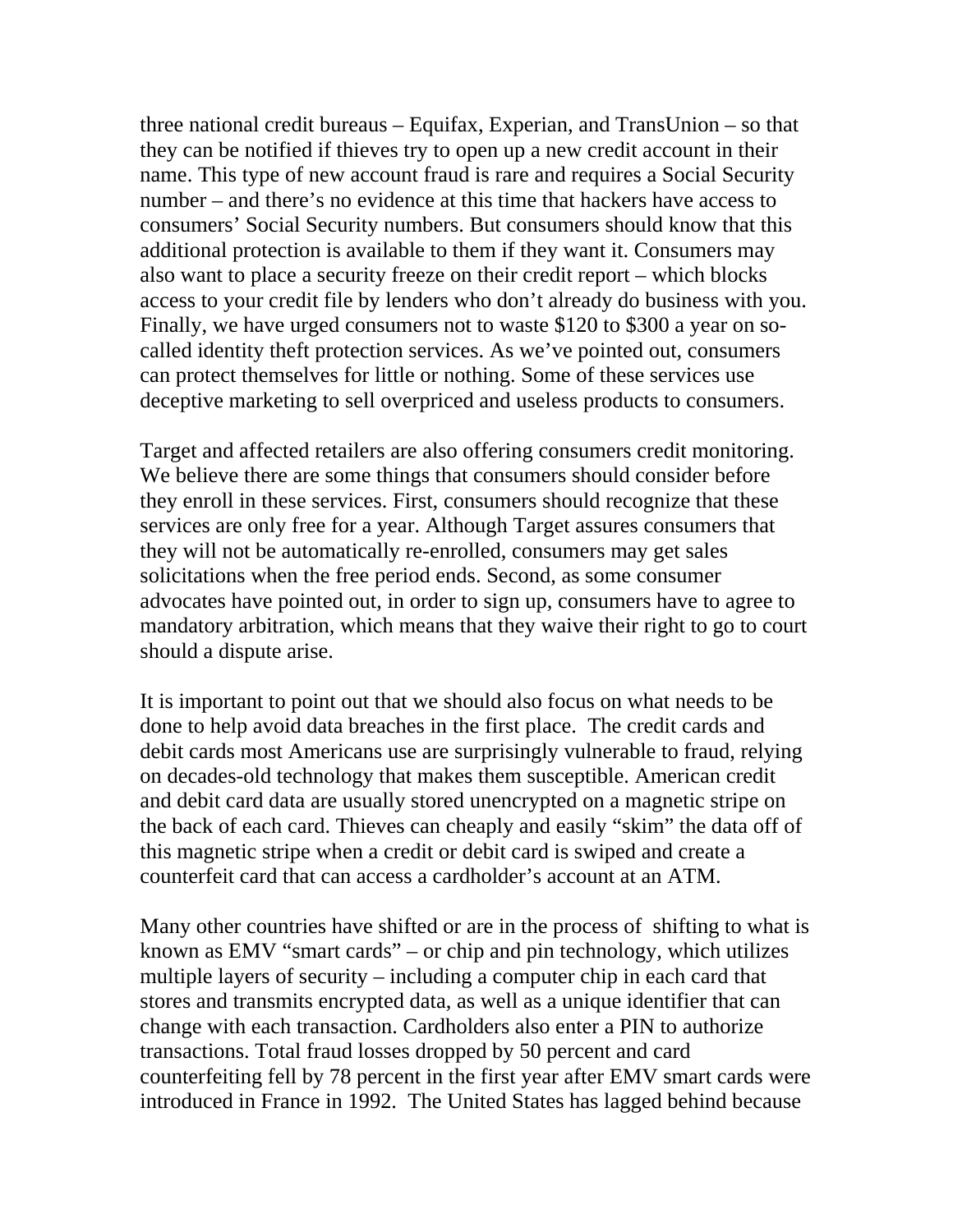replacing all payment cards, updating ATMs to accept the new cards, and updating the terminals in retail stores all cost money. Some financial institutions have indicated that they will switch over to this new technology in the next few years. We need a stronger commitment from all stakeholders to adopt this technology sooner rather than later. We believe it is money well-spent, and it is a penny-wise pound-foolish philosophy to wait any longer, particularly when the burden of guarding against harm following a breach falls most squarely on the shoulders of innocent consumers whose data was compromised.

Policymakers must also take action to encourage investments in new technology to help financial institutions tighten up the own security to help prevent fraud. We need to make sure that we don't fall further behind the rest of the world in fraud protection.

These incidents reinforce just how timely and relevant this Committee's efforts are to guard against data breaches and to quickly help consumers should a breach occur. We appreciate the efforts of Chairman Leahy and the Committee on data breaches, and we recognize the long history of involvement in the topic.

The current legislation introduced by the Chairman, the Personal Data Privacy and Security Act of 2014, would encourage companies to be proactive about safeguarding the data that is entrusted to them.

We applaud the sponsors' desire to ensure that consumers are notified when a breach occurs. We believe that the sooner consumers know that their data has been compromised, the sooner they can take steps to protect themselves. We would therefore urge the Committee to consider shortening the timeline for notification from the 60 days currently in the bill to require more immediate notification. We appreciate the bill's provisions to require companies to identify security vulnerabilities, and periodically assess whether their data privacy and security programs are able to address current threats.

We are also pleased that the bill grants enforcement power to both the Federal Trade Commission and State Attorneys General. The enforcement provisions of the bill are a crucial element of a data security framework, and as we have stated previously – we strongly believe that State Attorneys General must be involved in such enforcement. State Attorneys General